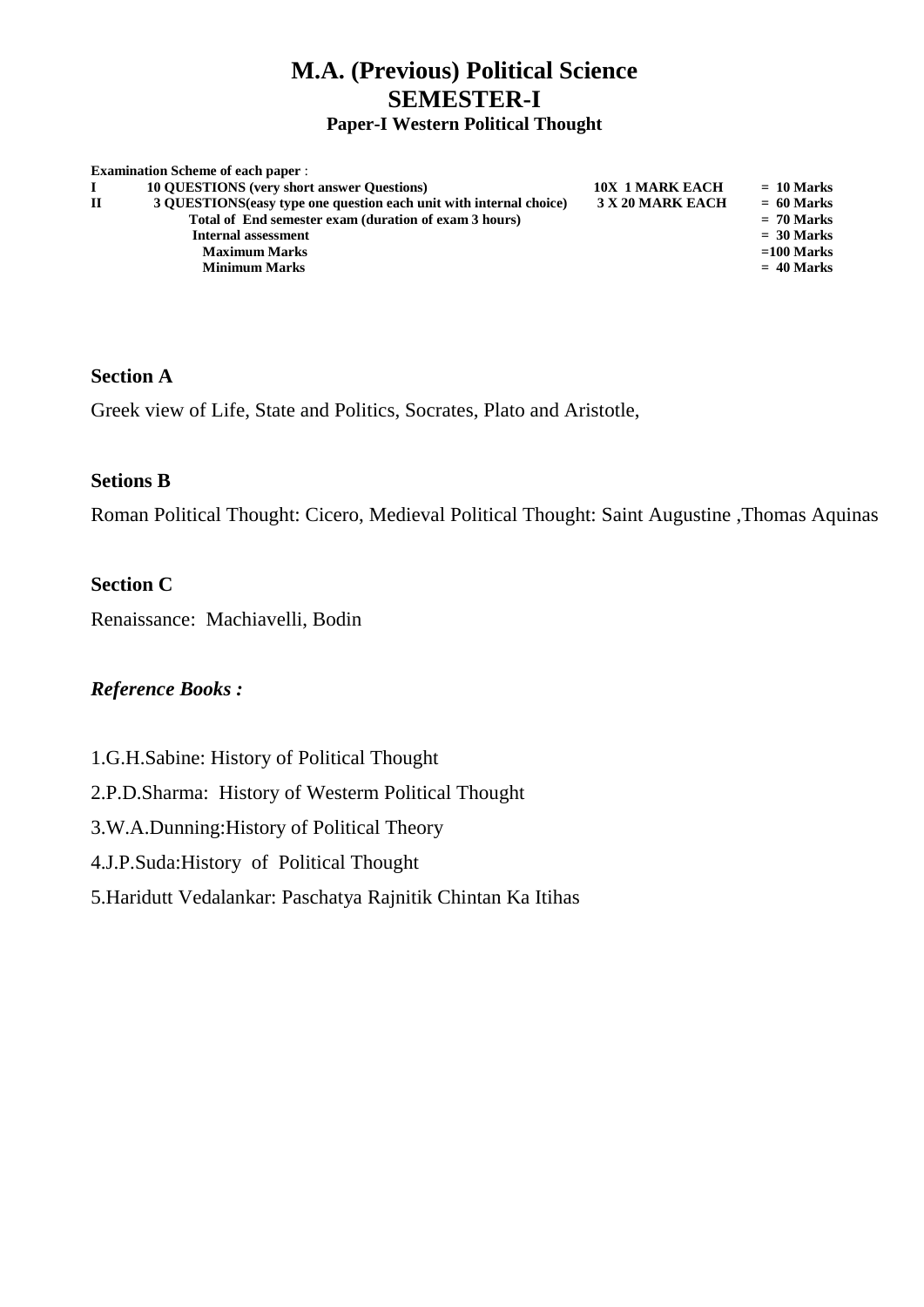# **M.A. (Previous) Political Science SEMESTER-I**

#### **Paper-II :Indian Political Thought**

|   | <b>Examination Scheme of each paper:</b>                            |                        |              |
|---|---------------------------------------------------------------------|------------------------|--------------|
|   | <b>10 OUESTIONS</b> (very short answer Ouestions)                   | <b>10X 1 MARK EACH</b> | $= 10$ Marks |
| П | 3 OUESTIONS (easy type one question each unit with internal choice) | 3 X 20 MARK EACH       | $= 60$ Marks |
|   | Total of End semester exam (duration of exam 3 hours)               |                        | $= 70$ Marks |
|   | Internal assessment                                                 |                        | $= 30$ Marks |
|   | <b>Maximum Marks</b>                                                |                        | $=100$ Marks |
|   | <b>Minimum Marks</b>                                                |                        | $= 40$ Marks |
|   |                                                                     |                        |              |

#### **Section A**

Foundations of Ancient Indian Political Thought: Manu, Vyas, Kautilya

#### **Section B**

Shukra , Som Dev, Abul Fazal, Barni

#### **Section C**

Dayanand Saraswati, Vivekanand, Syed Ahmed Khan

- 1.V.P.Verma:Indian Political Thought
- 2.U.N.Ghoshal:History of Indian Political Ideas
- 3.V.R.Mehta:Foundations of Indian Political Thought
- 4.A.Appadari:Indian Political Thinking
- 5.P.T.Raju:Structrual Depth Of Indian Thought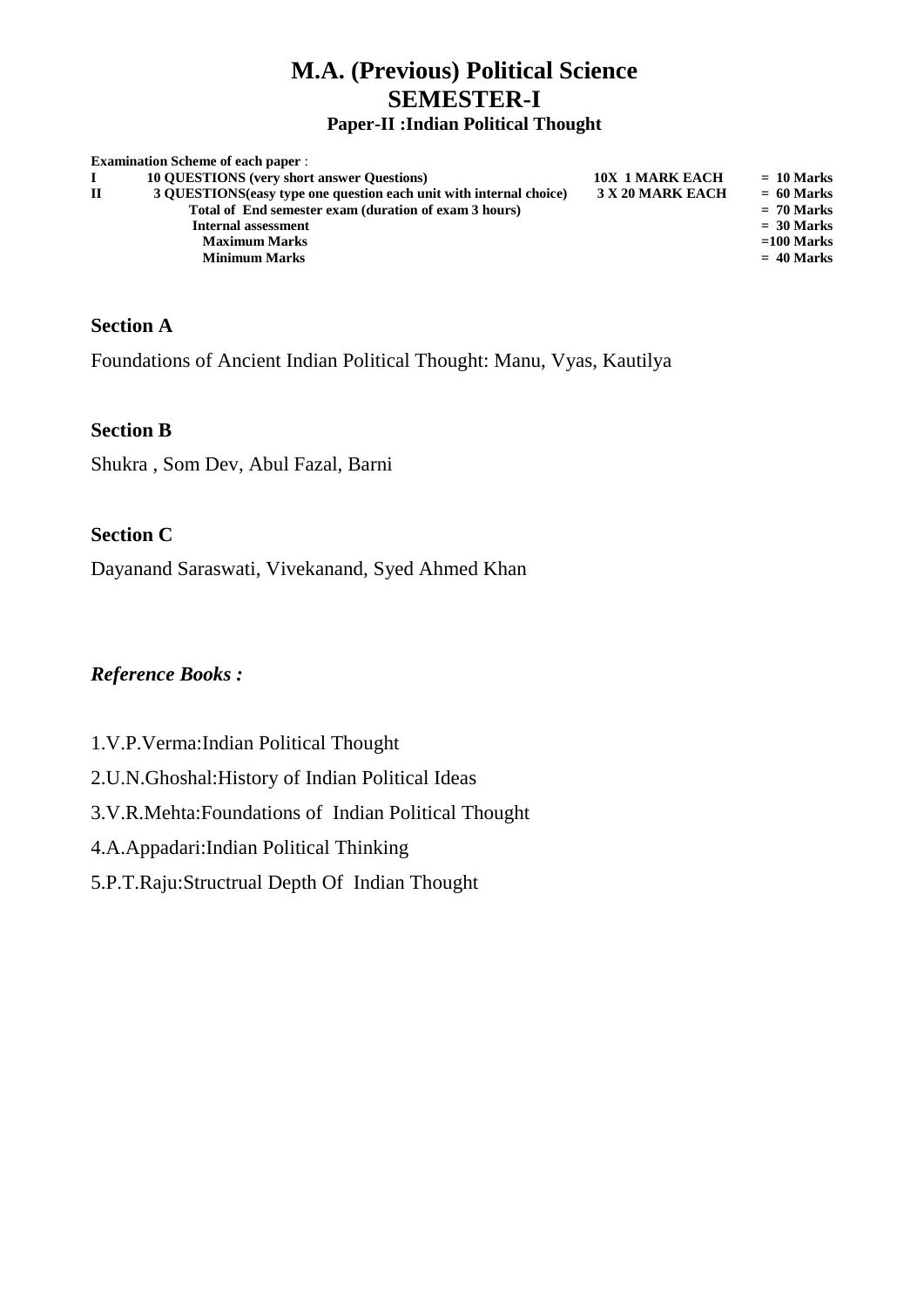### **M.A. (Previous) Political Science SEMESTER-I Paper-III : International Politics**

|   | <b>Examination Scheme of each paper:</b>                            |                        |              |
|---|---------------------------------------------------------------------|------------------------|--------------|
|   | <b>10 OUESTIONS</b> (very short answer Questions)                   | <b>10X 1 MARK EACH</b> | $= 10$ Marks |
| П | 3 QUESTIONS (easy type one question each unit with internal choice) | 3 X 20 MARK EACH       | $= 60$ Marks |
|   | Total of End semester exam (duration of exam 3 hours)               |                        | $= 70$ Marks |
|   | <b>Internal assessment</b>                                          |                        | $= 30$ Marks |
|   | <b>Maximum Marks</b>                                                |                        | $=100$ Marks |
|   | <b>Minimum Marks</b>                                                |                        | $= 40$ Marks |
|   |                                                                     |                        |              |

#### **Section A**

Theories and Approaches to the study of International Politics: Idealist, Realist, System, Decision-Making, Communication and Game Theory

#### **Section B**

Elements and Evolution of National power, Instruments for the Promotions of National power: Diplomacy, Propaganda and Political Warfare & Geo-Politics.

#### **Section C**

War: Nature, causes and Types. Ideology: Meaning, Role and Relevance in International Relations.

- 1.Hans J.Morgenthau: Politics Among Nations
- 2.Palmer and Perkins:International Relations
- 3.Mahendra Kumar:Theoritical Aspects of International Politics
- 4.R.S.Yadav:Bhartiya Videsh Niti:Ek Vishleshan
- 5.B.L.Fadia:Antarrashtriya rajniti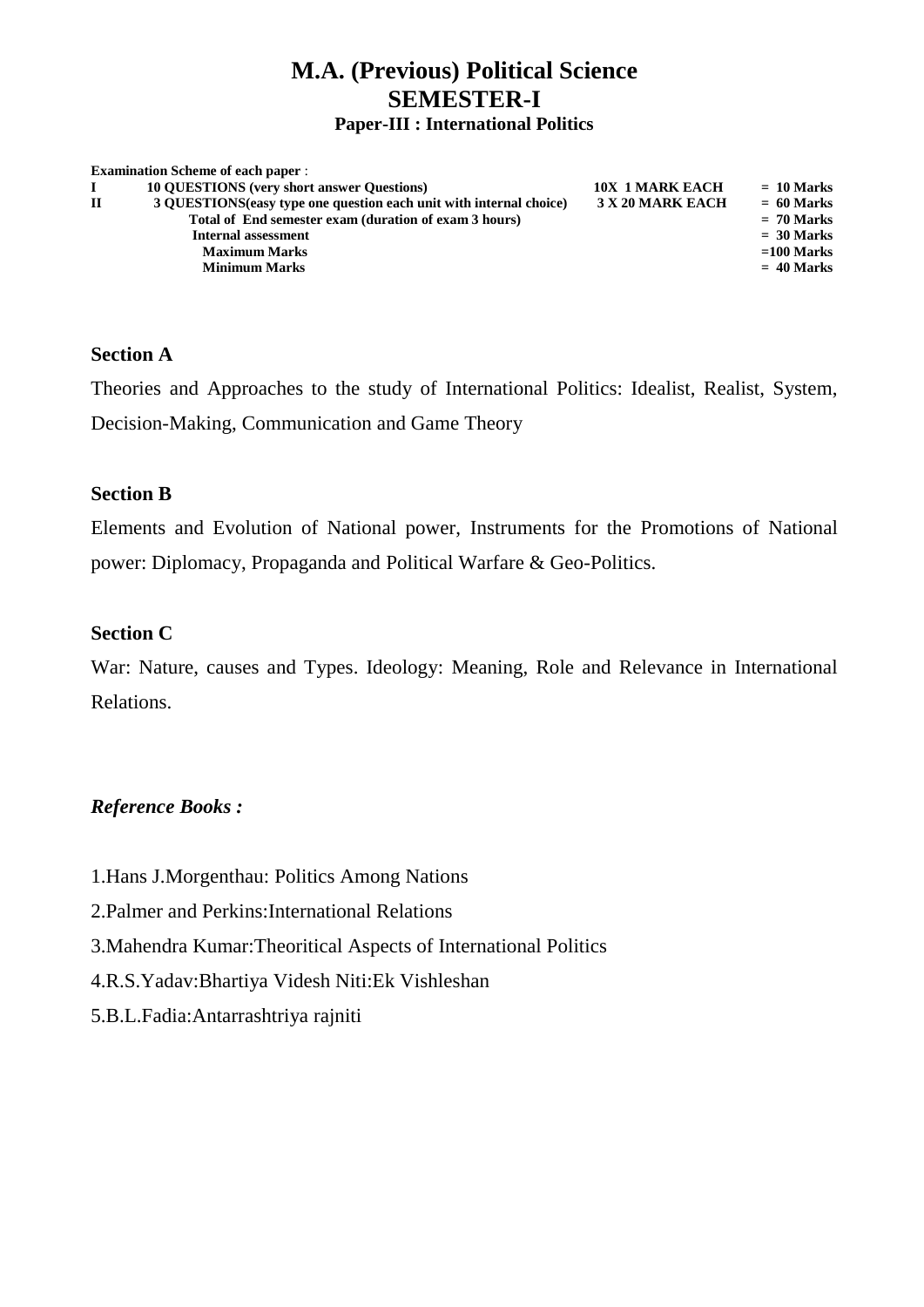### **M.A. (Previous) Political Science SEMESTER-I Paper-IV: Theory and Practice of Public Administration**

#### **Examination Scheme of each paper** : **I 10 QUESTIONS (very short answer Questions)** 10X 1 MARK EACH = 10 Marks<br> **II** 3 QUESTIONS (easy type one question each unit with internal choice) 3 X 20 MARK EACH = 60 Marks **II 3 QUESTIONS(easy type one question each unit with internal choice) 3 X 20 MARK EACH = 60 Marks Total of End semester exam (duration of exam 3 hours) = 70 Marks Internal assessment**  $=$  30 Marks Maximum Marks **and Series and Series and Series and Series and Series and Series and Series and Series and Series and Series and Series and Series and Series and Series and Series and Series and Series and Series and Serie Minimum Marks = 40 Marks**

#### **Section A**

Meaning, Nature and Scope of Public Administration, Public and Private Administration, New Public Administration, Impact of Globalization and Information Technology on Public Administration.

#### **Section B**

Approaches to the Study of Public Administration, Public-Private Partnership, Theories of Organization: Classical, Psychological, Human Relation, Chief Executive: Types, Functions and Role

#### **Section C**

Principles of Organizations: Line and Staff, Unity of Command, Hierarchy, Span of Control, Centralization & Decentralization and Control.

### *Reference Books :*

1.A.Avasthi and Maheswari: Public Administration

- 2.M.Bhattacharya:Public Administration
- 3.Piffiner and Presthous:Public Administration
- 4. C.P.Bhambhari: Lok prasashan ke sidhanat evam vyvahar
- $5.$  पी.डी. शर्मा : लोक प्रशासन के सिद्धान्त एवं व्यवहार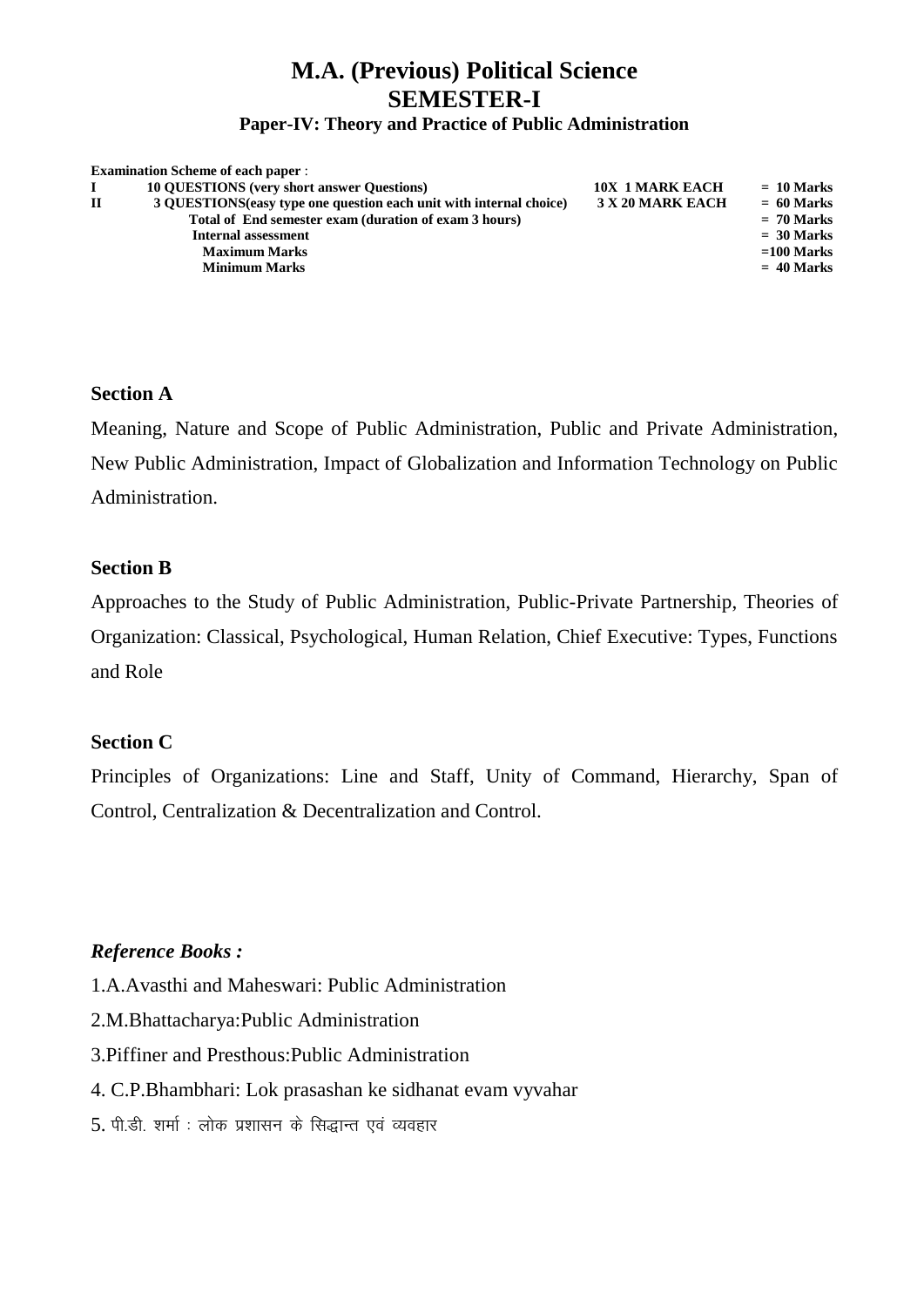## **M.A. (Previous) Political Science SEMESTER-II**

**Paper-I : Western Political Thought**

|              | <b>Examination Scheme of each paper:</b>                            |                        |              |
|--------------|---------------------------------------------------------------------|------------------------|--------------|
|              | <b>10 QUESTIONS</b> (very short answer Questions)                   | <b>10X 1 MARK EACH</b> | $= 10$ Marks |
| $\mathbf{H}$ | 3 QUESTIONS (easy type one question each unit with internal choice) | 3 X 20 MARK EACH       | $= 60$ Marks |
|              | Total of End semester exam (duration of exam 3 hours)               |                        | $= 70$ Marks |
|              | Internal assessment                                                 |                        | $= 30$ Marks |
|              | <b>Maximum Marks</b>                                                |                        | $=100$ Marks |
|              | <b>Minimum Marks</b>                                                |                        | $= 40$ Marks |
|              |                                                                     |                        |              |

#### **Section A**

Contractualists : Hobbes, Locke and Rousseau

Utilitarians : Bentham and J.S. Mill

#### **Section B**

The Historical Empiricists: Burke and Hume Idealists: Hegal and Green

#### **Section C**

Socialists: Karl Marx and Gramsci Liberals: John Rawls, Nozik

### *Reference Books :*

1.G.H.Sabine: History of Political Thought 2.P.D.Sharma: History of Westerm Political Thought 3.W.A.Dunning:History of Political Theory 4.J.P.Suda:History of Political Thought 5.Haridutt Vedalankar: Paschatya Rajnitik Chintan Ka Itihas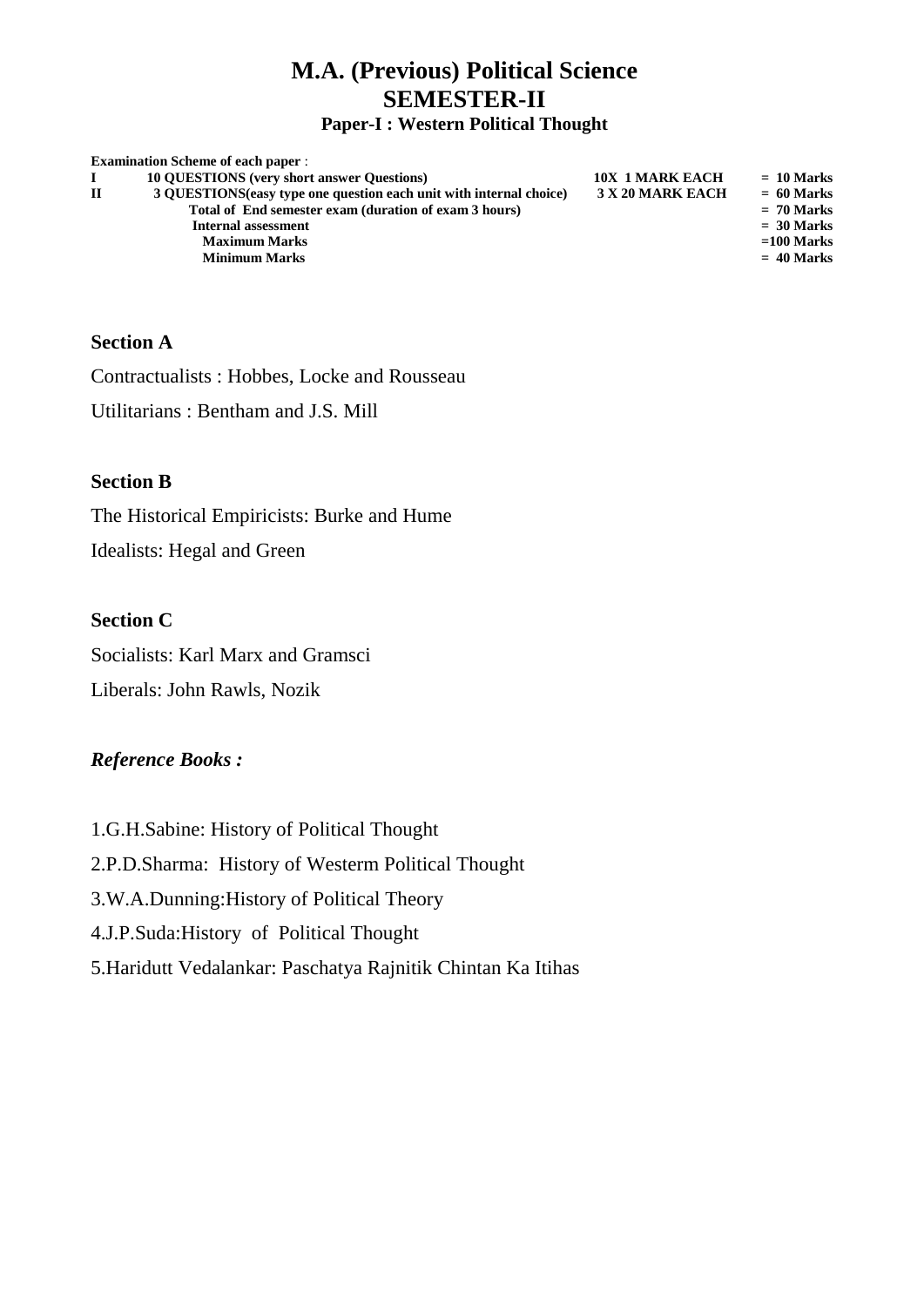# **M.A. (Previous) Political Science SEMESTER-II**

**Paper-II :Indian Political Thought**

|              | <b>Examination Scheme of each paper:</b>                            |                        |              |
|--------------|---------------------------------------------------------------------|------------------------|--------------|
|              | <b>10 QUESTIONS</b> (very short answer Questions)                   | <b>10X 1 MARK EACH</b> | $= 10$ Marks |
| $\mathbf{H}$ | 3 QUESTIONS (easy type one question each unit with internal choice) | 3 X 20 MARK EACH       | $= 60$ Marks |
|              | Total of End semester exam (duration of exam 3 hours)               |                        | $= 70$ Marks |
|              | Internal assessment                                                 |                        | $= 30$ Marks |
|              | <b>Maximum Marks</b>                                                |                        | $=100$ Marks |
|              | <b>Minimum Marks</b>                                                |                        | $= 40$ Marks |
|              |                                                                     |                        |              |

#### **Section A**

Gokhale, Aurovindo & Tilak

#### **Section B**

Mohan Das Karam Chand Gandhi, M.N. Roy and Jawahar Lal Nehru

#### **Section C**

B.R. Ambedkar, Savarkar, Ram Manohar Lohia and Jai Prakash Narayan

- 1.V.P.Verma:Indian Political Thought
- 2.U.N.Ghoshal:History of Indian Political Ideas
- 3.V.R.Mehta:Foundations of Indian Political Thought
- 4.A.Appadrai:Indian Political Thinking
- 5.P.T.Raju:Structrual Depth Of Indian Thought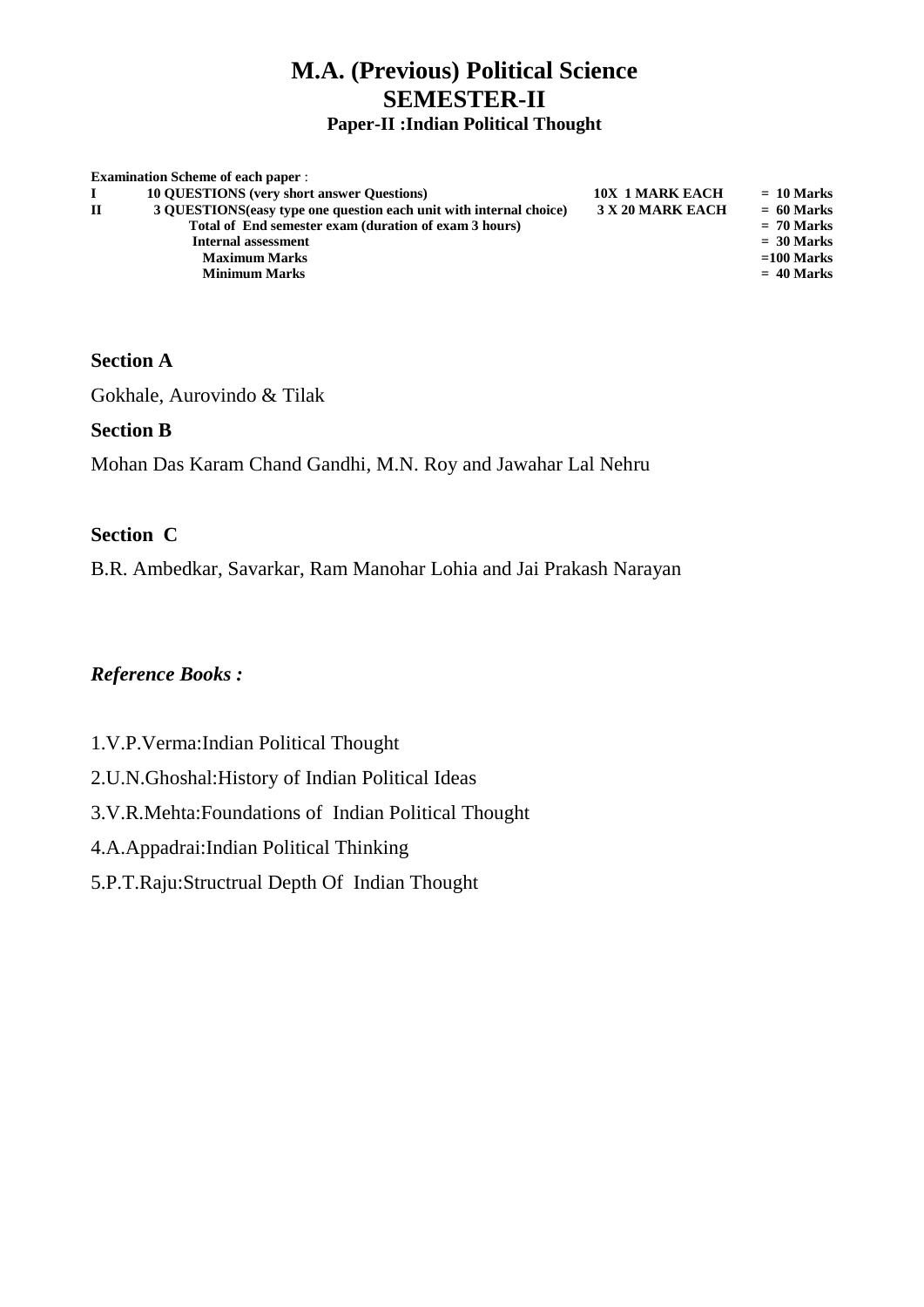### **M.A. (Previous) Political Science SEMESTER-II Paper-III :International Politics**

|   | <b>Examination Scheme of each paper:</b>                            |                        |              |
|---|---------------------------------------------------------------------|------------------------|--------------|
|   | <b>10 OUESTIONS</b> (very short answer Questions)                   | <b>10X 1 MARK EACH</b> | $= 10$ Marks |
| П | 3 OUESTIONS (easy type one question each unit with internal choice) | 3 X 20 MARK EACH       | $= 60$ Marks |
|   | Total of End semester exam (duration of exam 3 hours)               |                        | $= 70$ Marks |
|   | <b>Internal assessment</b>                                          |                        | $= 30$ Marks |
|   | <b>Maximum Marks</b>                                                |                        | $=100$ Marks |
|   | <b>Minimum Marks</b>                                                |                        | $= 40$ Marks |
|   |                                                                     |                        |              |

#### **Section A**

Balance of power, Collective Security, Peaceful Settlements of International Disputes, International Law, Arms Race, Arms Control and Disarmament, Global Terrorism.

#### **Section B**

United Nations : Aims, Structure and Role, Issues of Restructuring, Non-Alignment Movement and its changing patterns with special Reference to India, Globalization, Liberalisation and Privatisation.

#### **Section C**

Major issues and trends in contemporary International Politics, Regional Organizations; SAARC, ASEAN & OPEC, Human Rights and Environmental Issues.

- 1.Hans J.Morgenthau: Politics Among Nations
- 2.Palmer and Perkins:International Relations
- 3.Mahendra Kumar:Theoritical Aspects of International Politics
- 4.R.S.Yadav:Bhartiya Videsh Niti:Ek Vishleshan
- 5.B.L.Fadia:Antarrashtriya rajniti